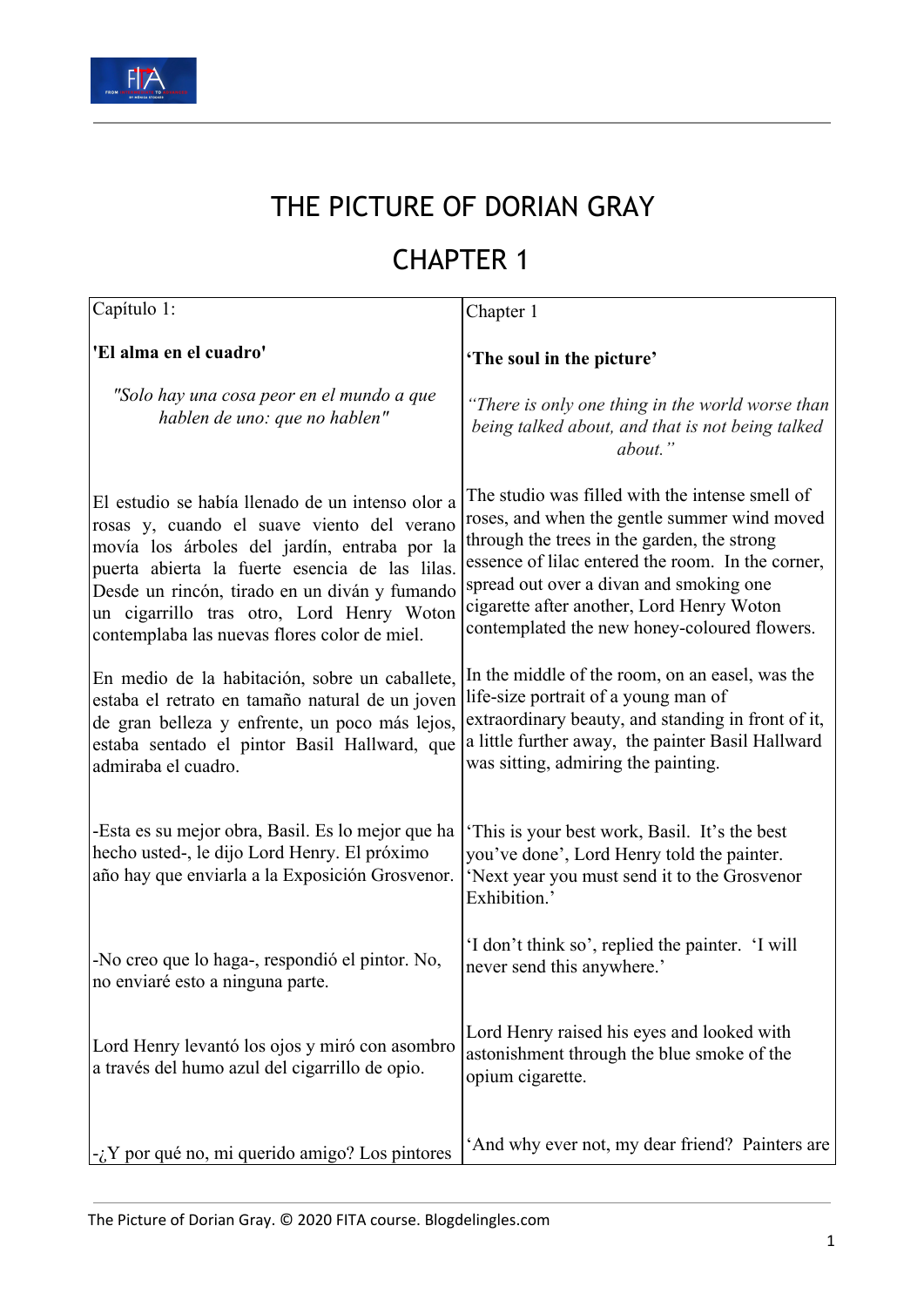

| son gente rara. Buscan la fama y luego no la      | such strange people. They seek fame and then          |
|---------------------------------------------------|-------------------------------------------------------|
| quieren. Es absurdo. Es una tontería, porque      | don't want it. It's absurd. It's crazy because        |
| solo hay una cosa peor en el mundo a que          | there is only one thing in the world worse than being |
| hablen de uno: que no hablen.                     | talked about, and that is not being talked about.     |
|                                                   |                                                       |
|                                                   | 'I know you're going to laugh' replied the            |
| -Sé que se va a reír-contestó el pintor-, pero    | painter, but really, I can't exhibit the painting;    |
|                                                   | there's too much of myself in it.                     |
| realmente no puedo exponer el cuadro. Hay         |                                                       |
| mucho de mí mismo en él.                          |                                                       |
|                                                   | Lord Henry laughed.                                   |
| Lord Henry rió.                                   |                                                       |
|                                                   | 'I don't mind you laughing!' said Basil.              |
| -¡No me importa que se ría!-, dijo Basil.         |                                                       |
|                                                   | 'But it is nothing like you! You are an               |
| -¡Pero si no se parece en nada! Usted es un       | intelligent man, but intelligence has nothing to      |
| hombre inteligente, pero la inteligencia no tiene | do with beauty. I am sure that your mysterious        |
| nada que ver con la belleza. Estoy seguro de que  | young friend never thinks. He is a beautiful,         |
| su joven y misterioso amigo no piensa nunca. Es   | brainless creature. You are nothing like each         |
| una bella criatura sin cerebro. No se parecen en  | other.                                                |
| nada.                                             |                                                       |
|                                                   |                                                       |
| -No me comprende-respondió el pintor. - Ya sé     |                                                       |
| que Dorian Gray y yo no nos parecemos.            | 'You don't understand me' replied the painter.        |
|                                                   | 'I already know that Dorian Gray and I are            |
|                                                   | nothing alike.'                                       |
|                                                   |                                                       |
| -¿Dorian Gray? ¿Ese es su nombre?- preguntó       | 'Dorian Gray? Is that his name?' Asked Lord           |
| Lord Henry.                                       | Henry.                                                |
|                                                   |                                                       |
| -Sí, es su nombre. No quería que lo supiera.      | 'Yes, that's his name. I didn't want you to           |
|                                                   | know.'                                                |
|                                                   |                                                       |
|                                                   |                                                       |
|                                                   | 'Why not?'                                            |
| $-i$ Por qué?                                     |                                                       |
|                                                   | 'Because when I like someone a lot I don't tell       |
| -Porque cuando alguien me gusta mucho no          | say their name. For me it's betrayal. I love          |
| digo su nombre. Para mí es una traición. Amo el   | secrecy. When I leave this city, I don't tell         |
| secreto. Cuando abandono esta ciudad no digo a    | anyone where I am going. It is a bad habit, I         |
| nadie dónde voy. No es una buena costumbre,       | know, but in that way life is like a novel. You       |
| lo sé, pero así la vida se parece a las novelas.  | must think I am mad.'                                 |
| Usted debe pensar que estoy loco.                 |                                                       |
|                                                   |                                                       |
| -No, mi querido Basil-, dijo Lord Henry.          | 'No, my dear Basil,' said Lord Henry.                 |
| Recuerde que estoy casado y que el único          | Remember that I am married and the only               |
| encanto del matrimonio es que la pareja se        | delight to be had in a marriage is that the           |
| engañe con frecuencia. Nunca sé dónde está mi     | partners cheat regularly. I never know where          |
|                                                   | my wife is and my wife never knows what I am          |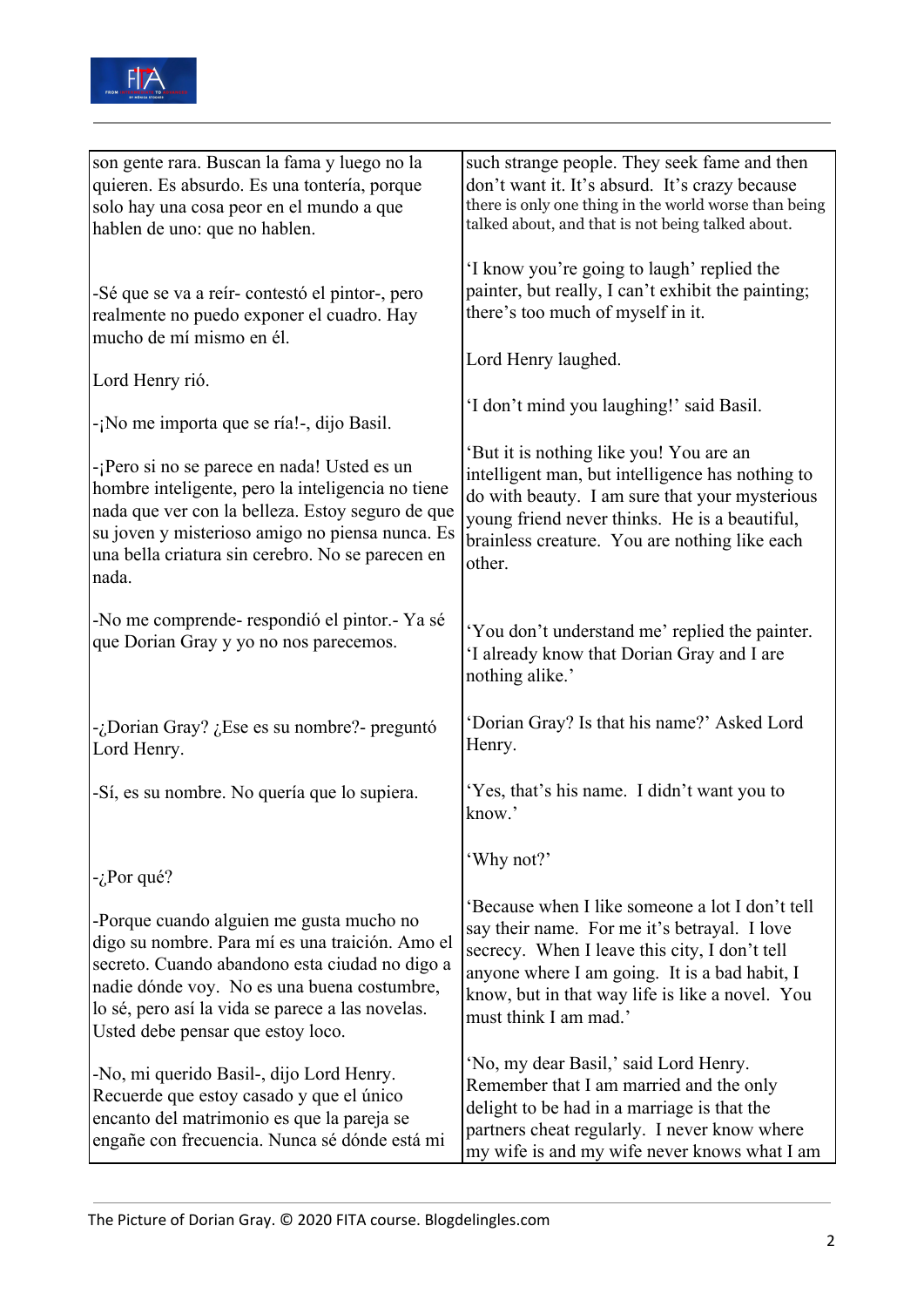

| esposa y mi esposa nunca sabe lo que yo hago.                                                                                                                                                                                                                                                                                                                                                                            | doing.                                                                                                                                                                                                                                                                                                                                                                                                                                                                |
|--------------------------------------------------------------------------------------------------------------------------------------------------------------------------------------------------------------------------------------------------------------------------------------------------------------------------------------------------------------------------------------------------------------------------|-----------------------------------------------------------------------------------------------------------------------------------------------------------------------------------------------------------------------------------------------------------------------------------------------------------------------------------------------------------------------------------------------------------------------------------------------------------------------|
|                                                                                                                                                                                                                                                                                                                                                                                                                          |                                                                                                                                                                                                                                                                                                                                                                                                                                                                       |
| -No me gusta que hable así-, contestó Basil<br>Hallward mientras caminaba hacia la puerta que<br>llevaba al jardín. Creo que es usted un buen<br>marido. Es usted una gran persona. Su cinismo<br>es solo una coraza.                                                                                                                                                                                                    | 'I don't like you speaking like that,' replied<br>Basil Hallward, as he walked towards the door<br>that led to the garden. I believe that you are a<br>good husband. You are a great person. Your<br>shamelessness is just a front.'                                                                                                                                                                                                                                  |
| Los dos hombres caminaron juntos hacia el<br>jardín y se sentaron en un banco, a la sombra de<br>unos árboles. Poco después, Lord Henry miró su<br>reloj.                                                                                                                                                                                                                                                                | The two men walked together towards the<br>garden and sat on a bench, under the shade of<br>the trees. Moments later, Lord Henry looked at<br>his watch.                                                                                                                                                                                                                                                                                                              |
| -Tengo que irme, Basil -dijo en voz baja- pero<br>antes me gustaría saber por qué no quiere<br>exponer el retrato de Dorian Grey.                                                                                                                                                                                                                                                                                        | 'I must go, Basil' he said quietly 'but before I<br>go I would like to know why you don't want to<br>exhibit the picture of Dorian Gray.'                                                                                                                                                                                                                                                                                                                             |
| -Lo repito: me da miedo mostrar a través del<br>cuadro el secreto de mi alma                                                                                                                                                                                                                                                                                                                                             | 'I repeat: it scares me to show the secret of my<br>soul through a picture.'                                                                                                                                                                                                                                                                                                                                                                                          |
| $-i$ , Y cual es?                                                                                                                                                                                                                                                                                                                                                                                                        | 'And what is it?'                                                                                                                                                                                                                                                                                                                                                                                                                                                     |
| -Se lo voy a decir.                                                                                                                                                                                                                                                                                                                                                                                                      | 'I'm going to tell you.'<br>'I'm listening to you, Basil'                                                                                                                                                                                                                                                                                                                                                                                                             |
| -Le oigo, Basil.                                                                                                                                                                                                                                                                                                                                                                                                         | This is the story' said the painter                                                                                                                                                                                                                                                                                                                                                                                                                                   |
| -Esta es la historia, dijo el pintor:                                                                                                                                                                                                                                                                                                                                                                                    |                                                                                                                                                                                                                                                                                                                                                                                                                                                                       |
| Hace dos meses fui a una reunión en casa de<br>Lady Brandon. Yo estaba en el salón hablando<br>con varias damas maduras cuando noté que<br>alguien me miraba. Me volví y vi por primera<br>vez a Dorian Gray. Nos miramos y me asusté.<br>Me di cuenta de que era fascinante. Sentí que<br>me iba a ocurrir algo terrible. Me aterré y quise<br>salir del salón. Corrí hacia la puerta, pero lady<br>Brandon no me dejó. | 'Two months ago I went to a meeting at Lady<br>Brandon's house. I was in the lounge talking to<br>various old ladies when I felt someone looking<br>at me. I turned and saw, for the first time,<br>Dorian Gray. Our eyes met and I was scared. I<br>knew instantly that he was fascinating. I felt<br>that something terrible was going to happen to<br>me. I froze and wanted to leave the room. I ran<br>towards the door, but Lady Brandon wouldn't<br>leave me.' |
| De pronto me encontré de frente a Dorian Gray.<br>Casi nos tocamos. Nos miramos. Entonces le                                                                                                                                                                                                                                                                                                                             | Suddenly I found myself face to face with<br>Dorian Gray. We were almost touching. We<br>made eye contact. Then I asked Lady Brandon                                                                                                                                                                                                                                                                                                                                  |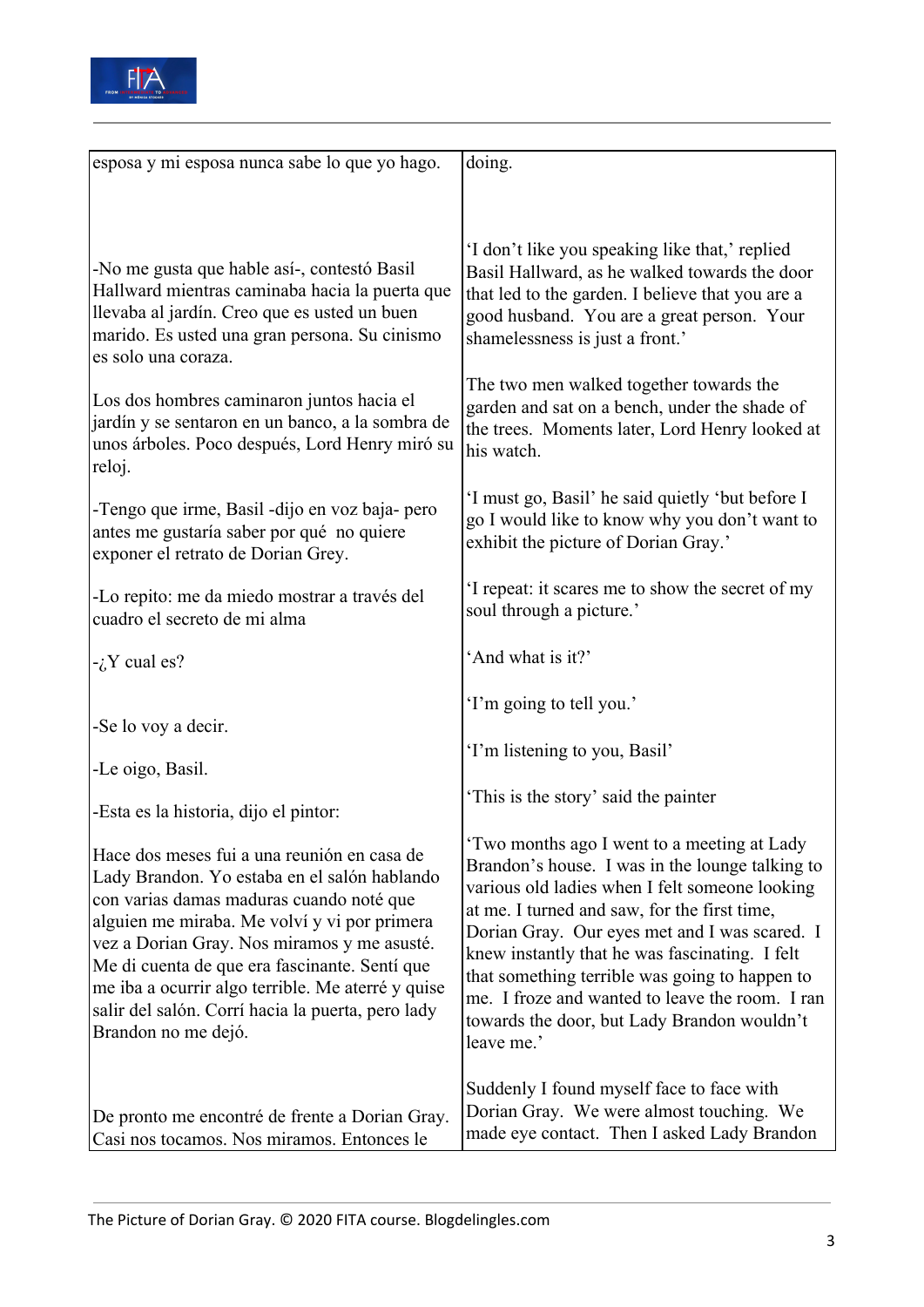

| pedí a lady Brandon que nos presentase.                                                                                                                                                                                                                                             | to introduce us.                                                                                                                                                                                                                                                                                      |
|-------------------------------------------------------------------------------------------------------------------------------------------------------------------------------------------------------------------------------------------------------------------------------------|-------------------------------------------------------------------------------------------------------------------------------------------------------------------------------------------------------------------------------------------------------------------------------------------------------|
| -¿Y qué dijo Lady Brandon del maravilloso                                                                                                                                                                                                                                           | 'And what did Lady Brandon say of this                                                                                                                                                                                                                                                                |
| joven?                                                                                                                                                                                                                                                                              | marvellous young man?'                                                                                                                                                                                                                                                                                |
| -Dijo que era un muchacho encantador. Dijo que                                                                                                                                                                                                                                      | She said that he was charming. She said that                                                                                                                                                                                                                                                          |
| ella era muy amiga de la madre del chico y que                                                                                                                                                                                                                                      | she was a close friend of his mother and that she                                                                                                                                                                                                                                                     |
| había olvidado a qué se dedicaba. Dorian Gray y                                                                                                                                                                                                                                     | had forgotten what he did. Dorian Gray and I                                                                                                                                                                                                                                                          |
| yo nos reímos y de pronto nos hicimos amigos.                                                                                                                                                                                                                                       | both laughed and suddenly we became friends.'                                                                                                                                                                                                                                                         |
| -Es un buen comienzo-, dijo lord Henry.                                                                                                                                                                                                                                             | 'It's a good start' said Lord Henry                                                                                                                                                                                                                                                                   |
| Basil Hallward movió la cabeza.                                                                                                                                                                                                                                                     | Basil turned his head.                                                                                                                                                                                                                                                                                |
| -Usted no entiende qué es la amistad, Harry-                                                                                                                                                                                                                                        | 'You don't understand what friendship is,                                                                                                                                                                                                                                                             |
| murmuró-, ni lo que es la enemistad. Usted                                                                                                                                                                                                                                          | Harry' he murmured. 'nor what is enmity.' You                                                                                                                                                                                                                                                         |
| quiere a todo el mundo, que es como no querer a                                                                                                                                                                                                                                     | love everybody, which is the same as not loving                                                                                                                                                                                                                                                       |
| nadie.                                                                                                                                                                                                                                                                              | anybody.'                                                                                                                                                                                                                                                                                             |
| -¡Eso no es justo!-, dijo lord Henrry. Sé<br>diferenciar entre las personas. Elijo a mis<br>amigos por su buen aspecto, a mis colegas por<br>su carácter y a mis enemigos por su inteligencia.<br>No tengo enemigos tontos. Hablemos de Dorian<br>Gray $\chi$ le ve con frecuencia? | 'That's not fair!' said Lord Henry. I know the<br>difference between people. I choose my best<br>friends by their good looks, my colleagues by<br>their personality and my enemies by their<br>intelligence. I don't have stupid enemies. Let's<br>speak about Dorian Gray. Do you see him<br>often?' |
| -Le veo todos los días. Necesito verle todos los                                                                                                                                                                                                                                    | 'I see him every day. I must see him every day.                                                                                                                                                                                                                                                       |
| días. No sería feliz si no le viera                                                                                                                                                                                                                                                 | I wouldn't be happy if I didn't see him.'                                                                                                                                                                                                                                                             |
| -¡Asombroso! ¡Es necesario que conozca a<br>Dorian Gray!                                                                                                                                                                                                                            | 'Amazing! I must meet Dorian Gray!'                                                                                                                                                                                                                                                                   |
| Entonces Basil Hallward se levantó y anduvo                                                                                                                                                                                                                                         | Then Basil Hallward got up and walked around                                                                                                                                                                                                                                                          |
| por el jardín. Poco después, regresó.                                                                                                                                                                                                                                               | the garden. A few moment later he returned.                                                                                                                                                                                                                                                           |
| El es todo mi arte-, dijo el pintor gravemente-.                                                                                                                                                                                                                                    | 'He is my art' said the painter seriously. 'I                                                                                                                                                                                                                                                         |
| Sé que mi obra, desde que conocí a Dorian                                                                                                                                                                                                                                           | know that my work, since I met Dorian Gray, is                                                                                                                                                                                                                                                        |
| Gray, es la mejor que he hecho en mi vida. La                                                                                                                                                                                                                                       | the best I have ever done. The simple presence                                                                                                                                                                                                                                                        |
| simple presencia de ese muchacho -apenas pasa                                                                                                                                                                                                                                       | of this young man – he is little over 20 years old                                                                                                                                                                                                                                                    |
| de los veinte-hace que vea las cosas de otra                                                                                                                                                                                                                                        | - makes one see things in another light. I think                                                                                                                                                                                                                                                      |
| manera. Pienso de forma diferente.                                                                                                                                                                                                                                                  | in a different way.'                                                                                                                                                                                                                                                                                  |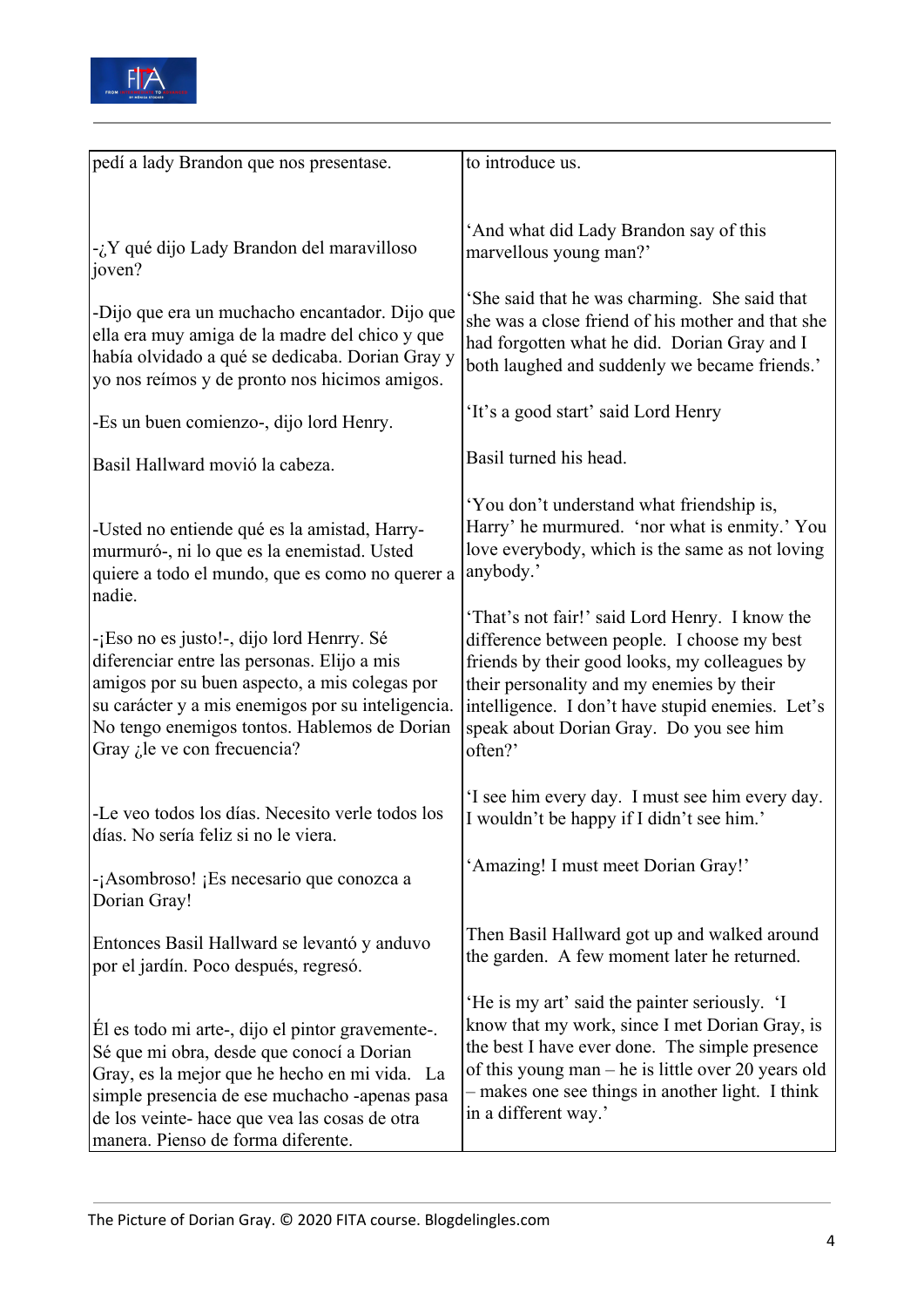

| -Dígame: ¿Dorian Gray le tiene mucho afecto?                                                                                                                                                                                                                                                                              | 'Tell me:- does Dorian Gray affect you so<br>much?'                                                                                                                                                                                                                                                                              |
|---------------------------------------------------------------------------------------------------------------------------------------------------------------------------------------------------------------------------------------------------------------------------------------------------------------------------|----------------------------------------------------------------------------------------------------------------------------------------------------------------------------------------------------------------------------------------------------------------------------------------------------------------------------------|
| Sí -respondió tras un silencio-, sé que le gusto<br>Le digo cosas bonitas. Él es encantador conmigo<br>y hablamos durante días, en el estudio, aunque a<br>veces parece que se divierte haciéndome daño.<br>Entonces creo que he dado mi alma a una                                                                       | 'Yes' he replied after a silence. 'I know he likes<br>me. He is charming with me and we talk for<br>days, in the studio, although at times it seems<br>that he enjoys hurting me. I think I have given<br>my soul to a person who doesn't appreciate it<br>enough.'                                                              |
| persona que no la aprecia lo suficiente.                                                                                                                                                                                                                                                                                  | 'My dear friend. Now I remember'                                                                                                                                                                                                                                                                                                 |
| -Mi querido amigo, ahora recuerdo                                                                                                                                                                                                                                                                                         | 'Remember what, Harry?'                                                                                                                                                                                                                                                                                                          |
| -¿Qué recuerda, Harry?                                                                                                                                                                                                                                                                                                    | 'Where I heard the name Dorian Gray!'                                                                                                                                                                                                                                                                                            |
| -Dónde oí el nombre de Dorian Gray.                                                                                                                                                                                                                                                                                       | 'Where?' asked the painter, a little angry.                                                                                                                                                                                                                                                                                      |
| -¿Dónde?-, preguntó el pintor un poco enfadado.                                                                                                                                                                                                                                                                           |                                                                                                                                                                                                                                                                                                                                  |
| -No me mire con esa cara Basil Fue en casa de<br>mi tía lady Ágata. Me dijo que había conocido a<br>un joven maravilloso que se llamaba Dorian<br>Gray. No me dijo que era hermoso. Me dijo que<br>era muy serio y que tenía buen carácter. Me<br>imaginé a una persona con gafas, con granos y<br>con unos pies enormes. | 'Don't look at me like that, Basil. It was at my<br>aunt Agatha's house. She told me that she had<br>met a marvellous young man called Dorian<br>Gray. She didn't tell me that he was beautiful.<br>She told me that he was very serious and was<br>good-natured. I imagined a person with glasses,<br>spots and enormous feet.' |
| -No quiero que le conozca-, dijo Basil.                                                                                                                                                                                                                                                                                   | 'I don't want you to meet him' said Basil                                                                                                                                                                                                                                                                                        |
| $-i$ No quiere que le conozca?                                                                                                                                                                                                                                                                                            | 'You don't want me to meet him?'                                                                                                                                                                                                                                                                                                 |
| $-N0$ .                                                                                                                                                                                                                                                                                                                   | 'No.                                                                                                                                                                                                                                                                                                                             |
| -Míster Dorian Gray está en el estudio, señor-<br>dijo el mayordomo entrando en el jardín.                                                                                                                                                                                                                                | 'Mister Dorian Gray is in the studio, sir' Said<br>the butler, coming into the garden.                                                                                                                                                                                                                                           |
| -Pues ahora me lo tendrá que presentar-, dijo<br>riendo Lord Henry.                                                                                                                                                                                                                                                       | 'Well, now you will have to introduce him to<br>me' Said Lord Henry, laughing.                                                                                                                                                                                                                                                   |
| Basilio Hallward miró a Lord Henry.                                                                                                                                                                                                                                                                                       | Basil Hallward looked at Lord Henry.                                                                                                                                                                                                                                                                                             |
| -Dorian Gray es mi amigo más querido -dijo-.<br>Es de un carácter puro y sencillo. No lo<br>corrompa; sería una mala influencia. El mundo                                                                                                                                                                                 | 'Dorian Gray is my dear friend' he said. He has<br>a pure and simple nature. Don't corrupt him.<br>You would be a bad influence. The world is big<br>and there are many interesting people. Don't                                                                                                                                |